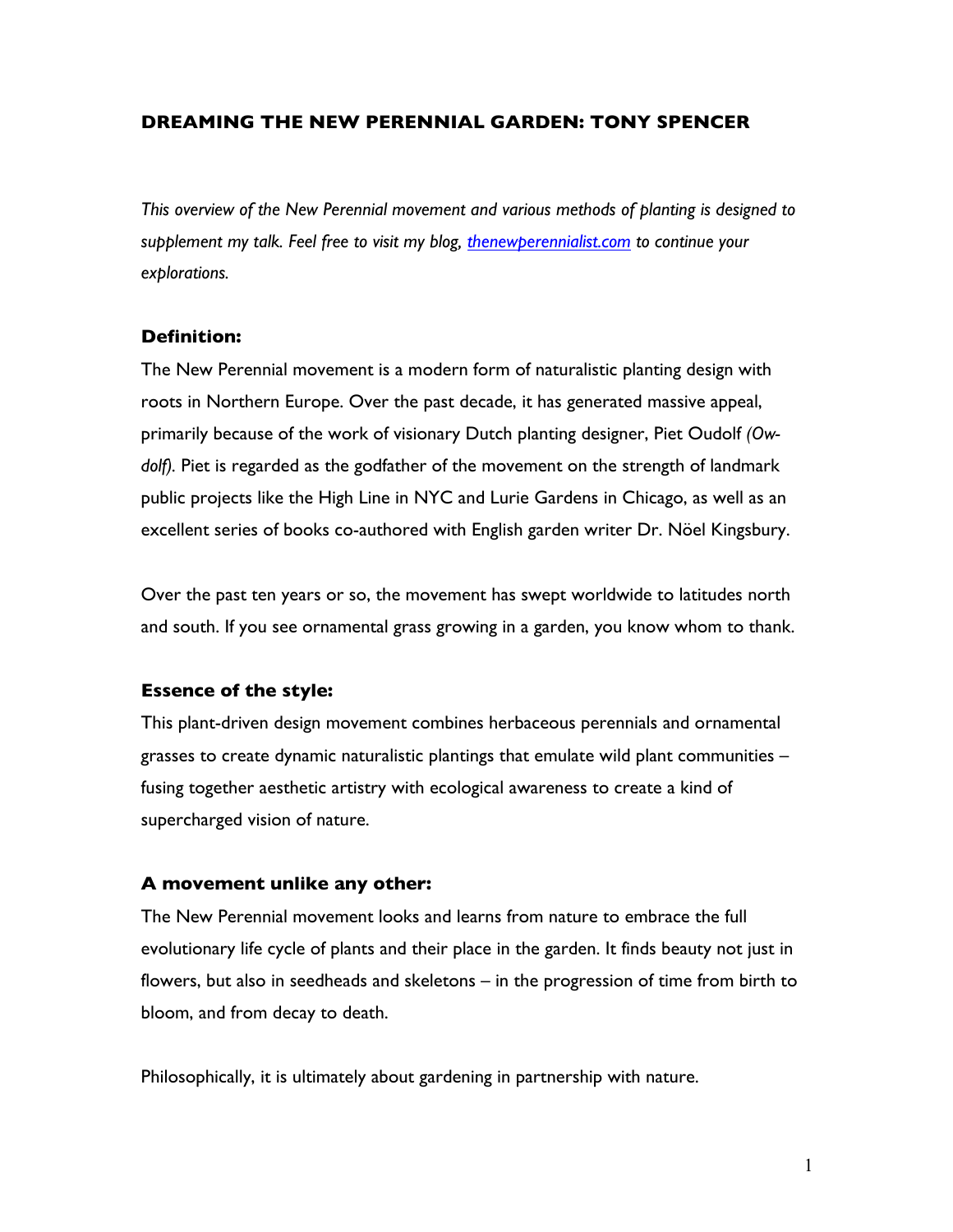Oudolf, as plantsman assembled his own plant palette over decades of trialing numerous species in his own garden nursery at Hummelo (from sources in England, Germany, Netherlands). His evolving palette includes many genera not previously considered garden-worthy: umbellifers, acteas, sanguisorbas, persicarias, many prairie-style perennials, and in particular, a wide selection of ornamental grasses.

While Piet is highly regarded for expressing a singular and evocative signature style, he actively encourages other designers and gardeners to find their own "voice" within the greater context of the movement.

#### **A Brief History:**

Originating in the Netherlands, the movement was first called the Dutch Wave and later New Wave planting. It was a cross-pollination of ideas about naturalistic planting design, art, philosophy, horticulture etc. and came about in the early 80s – brought into being through the *Open Days* gatherings held at the Hummelo nursery in Gelderland, hosted by Piet and Anja Oudolf.

Even with its focus on plants and new ways to think about gardens, the Dutch Wave was always a people-driven movement. It was a conscious rejection of all that had come before with British-based mixed border planting design. The leading figures of the Dutch Wave were Piet Oudolf, Henk Gerritsen, Rob Leopold, Ton ter Linden... with Piet emerging as its defining creative force.

Gerritsen's book *Essay on Gardening* provides an excellent overview and the creative relationship between himself and Oudolf was the genesis of the movement. The more recently published *Hummelo: The Journey of a Plantsman*, written by Kingsbury and Oudolf, tells the story of those early, pivotal years and Piet's constant evolution towards becoming arguably the most influential landscape designer of our time.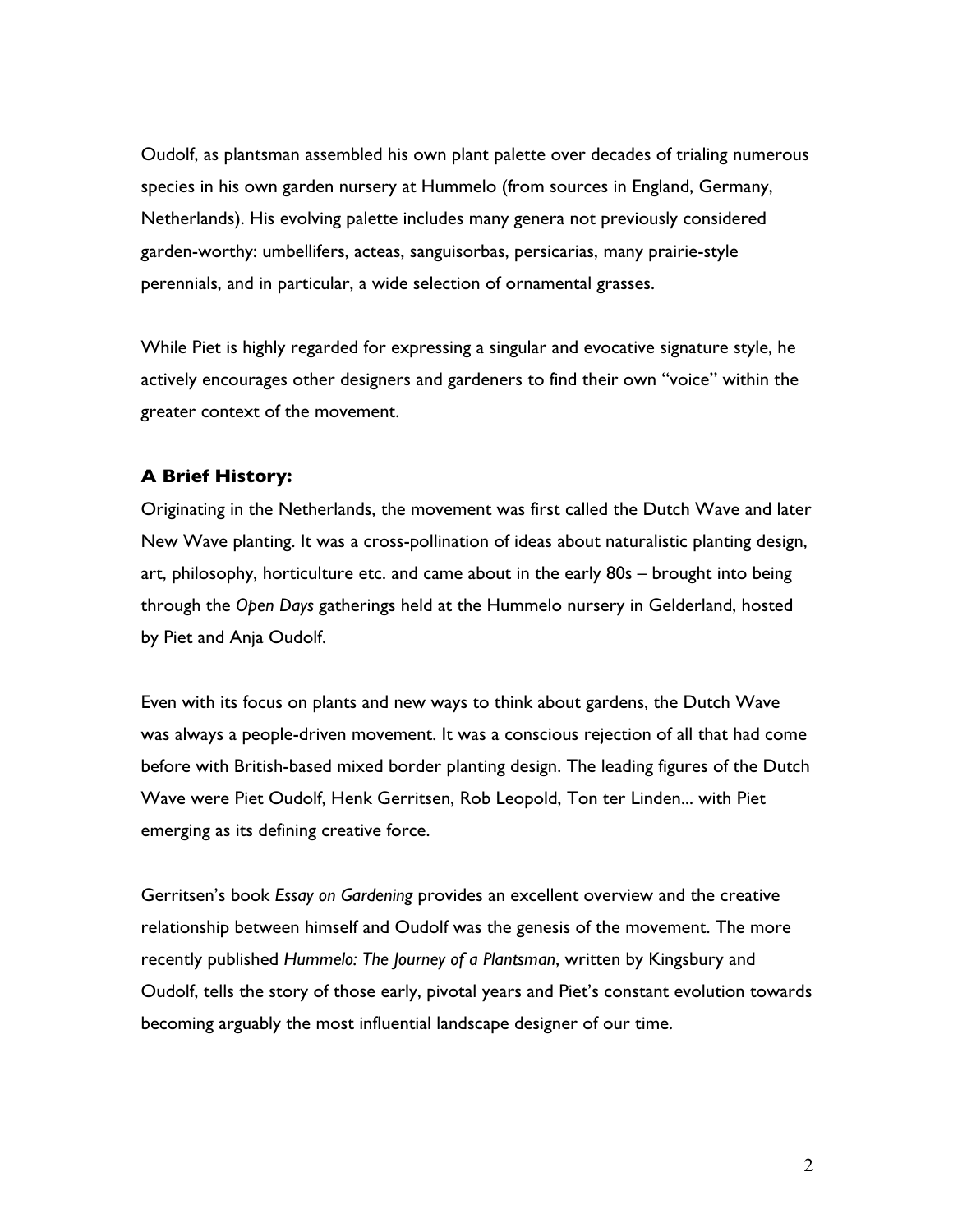# **NEW PERENNIAL MOVEMENT = Art + Ecology**

**ART/DESIGN:** Learn the creative language of new perennial planting design starting with the basic vocabulary of flower forms and foliage.

- **Forms:** globes, buttons, spikes, umbels, spires, daisies, screens, curtains
- **Foliage:** leaves, shapes and textures

# **THE PALETTE/ PLANT SELECTION:**

The design process starts with plant selection:

- robust, long-flowering plants with a wild character
- proportions between flower, seed head, leaf and stem
- balance between form and texture

Planting design is about combining various **FORMS** to create **RELATIONSHIPS** Looking to nature for inspiration to combine and contrast form, shape, and texture.

**ECOLOGY:** Grouping plants by common habitat. e.g. Sun vs. shade. Soil composition. Wet vs. Zeric. Hardiness zone etc.

## **Nöel Kingsbury: The rabbit's-eye point of view**

By close **observation**, we can learn to better understand how different perennials grow and what that means for garden performance: clonal growth (plants that clone or replicate themselves from the crown) vs. cespitose (woody roots with minimal spread), guerilla plants (which spread adventitiously) vs. self-seeders, etc. Noel offers an excellent online course covering these topics at *MyGarden School*.

**Here's the thing:** Piet Oudolf's plantings look spontaneous, but are in fact, highly ordered horticultural and artistic compositions – inspired by nature and extrapolated by imagination.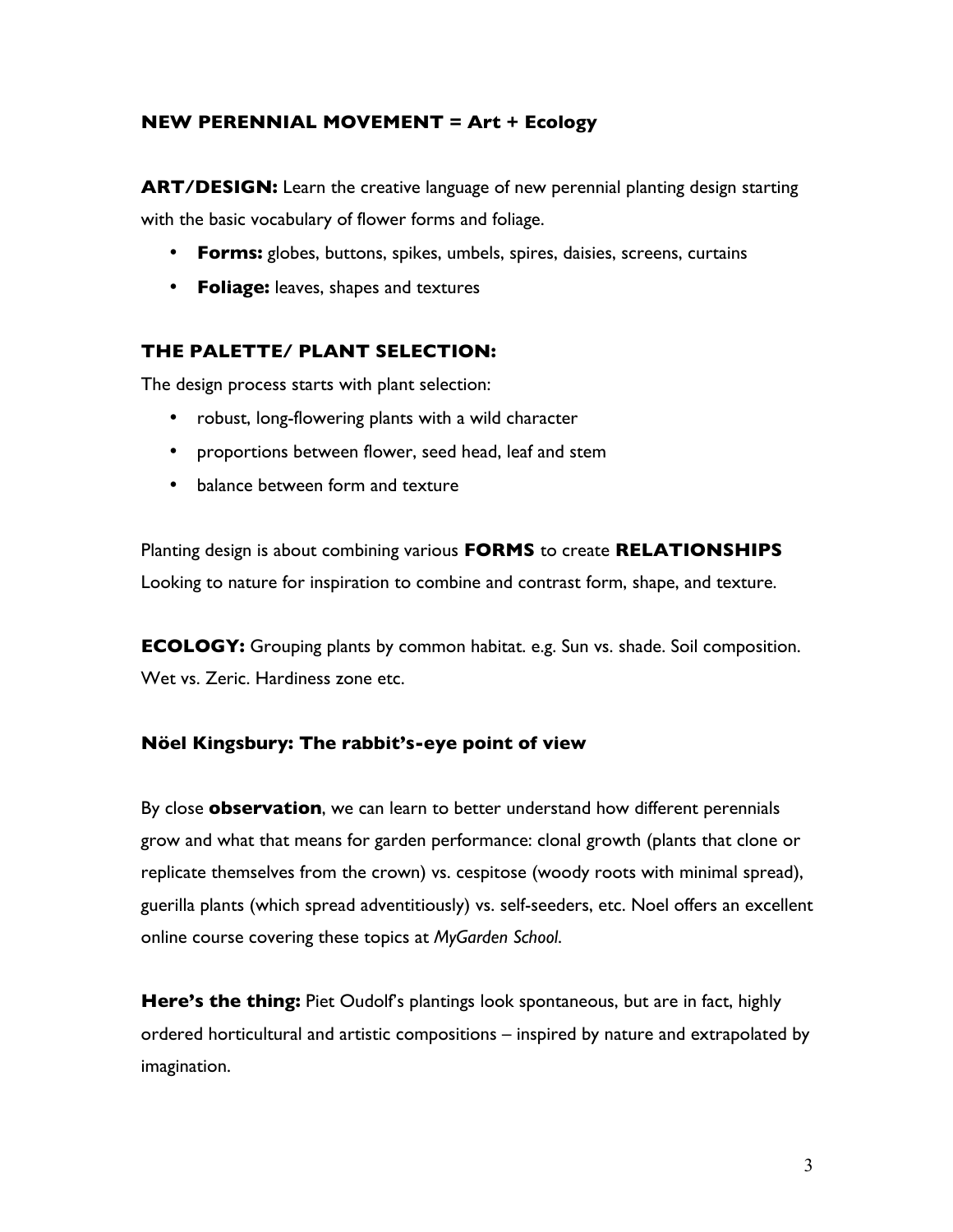# **NEW PERENNIALIST DESIGN PRACTICALS:**

*This is a good process to cover the bases and get yourself started:* 

- **Ecology:** Analyze local conditions in your garden to determine your basic habitat: Is it woodland edge, dry meadow, open ground etc. ? Hardiness zone?
- Determine amount of sunlight (full sun/part sun), soil type with a simple soil test, (acidic vs. alkaline, moisture levels)
- Knowing your habitat is key to making informed decisions with plant selection
- **Aesthetics:** Imagine a theme or mood for your future garden. Joyful, mysterious, restrained…
- Pick 2-3 structural theme plants/grasses to anchor the planting design
- Create and research plant-list of species that associate well with theme plants
- As a general rule, go for a 70:30 ratio of structure plants vs. filler plants
- Sketch out your ideas on paper trying different combinations
- Freely group plants by common habitat / mixing natives + non-natives
- Buy 9 cm perennial pots vs. 1 gallon pots where possible to save money
- Group plants in a matrix, blocks, drifts, intermingling, or in combinations
- Space closely at average 1-foot apart (leaving more room for larger plants)
- In a new planting, mulch around plants with 3-4" of a fine pine or cedar mulch taking care to keep it away from the crowns of the plants
- In a shady woodland planting, shred your fall leaves and use as mulch and repeat every fall or spring to build up the fertility of the soil
- Avoid double-digging etc. to leave soil undisturbed (unless heavily compacted)
- Establish plantings with a solid first season of watering and weeding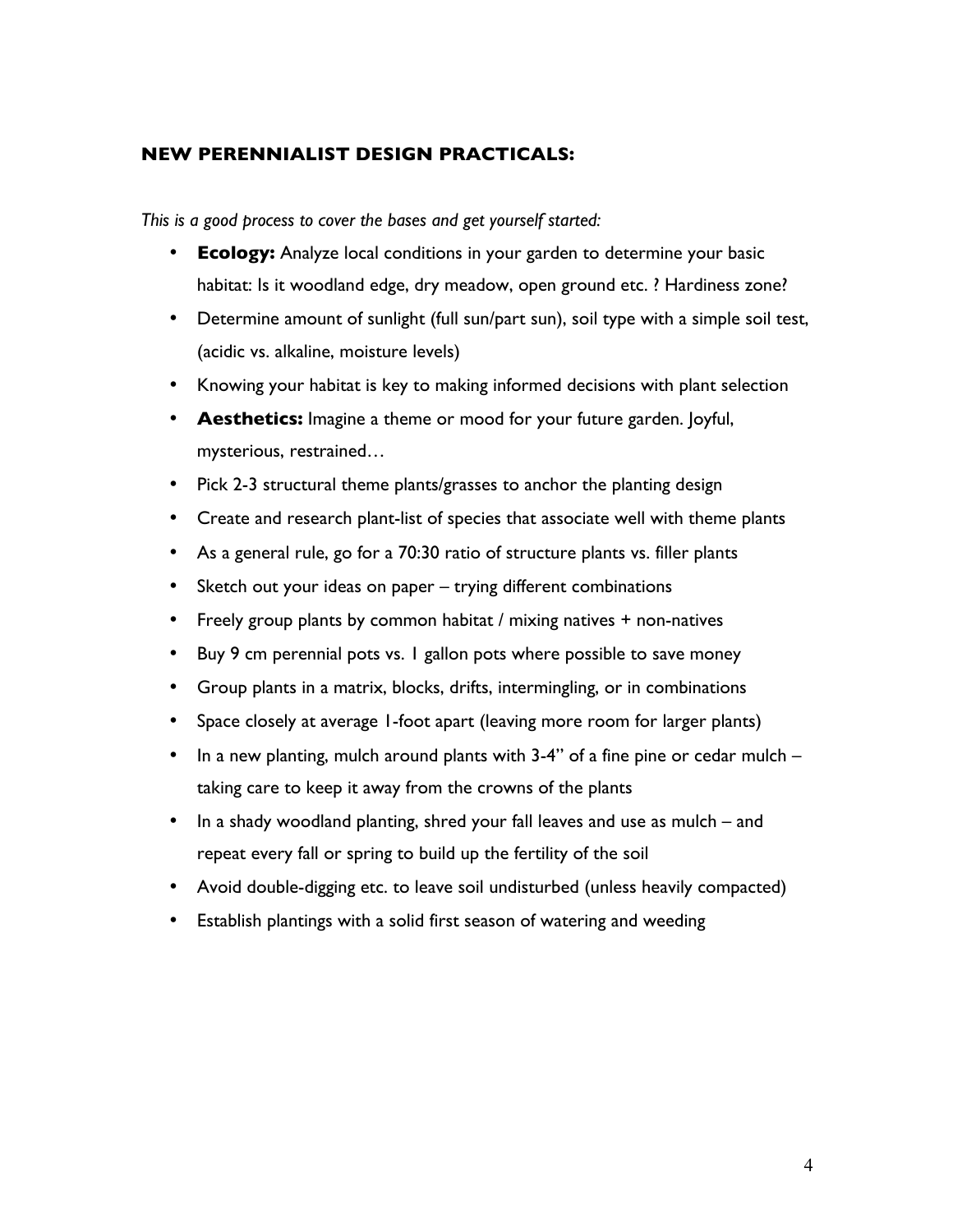# **DESIGN ESSENTIALS: WORKING IN LAYERS**

When looking to create a garden that is naturalistic meadow, prairie, woodland – Piet Oudolf has pioneered a very useful method to create layered plantings that are relatively easy to understand on paper.

It starts by creating a plant list of species for the site: grouped by common habitat, and which fulfill his aesthetic and ecological criteria.

The planting design may use different styles either alone or in combination: block planting, intermingling, matrix planting etc. It can be effective, for example, to juxtapose wilder plantings with more coherent structures or frameworks.

On paper, the complete planting design is comprised of a series of interrelated layers, which can all be visualized in a *plan* drawing – showing the garden space as viewed from above and measured to scale (i.e. 1:100m on a metrical architectural scale).

To design intermingled or blended plantings, Oudolf draws each layer on a sheet of tracing paper, overlaying one on top of the next to create the complete design. It's a way to simplify the design process with the plants represented by visual symbols:

- 1. The first layer is comprised of the tree and shrub layer (existing and planned)
- 2. The second layer is the perennial planting showing the grouping of **primary plants** and **scatter plants**
- 3. The third (and fourth) layer shows the **matrix planting** and/or **filler plants** *Note:* The designer may prefer to start with either the matrix layer or the primary plants when designing the perennial planting.

# *Definitions:*

- Primary Plants are structural plants that rise above the matrix alone or in groups
- Scatter plants are repeated throughout to provide visual unity and spontaniety
- Filler plants are gap plants with interest for less than 3 months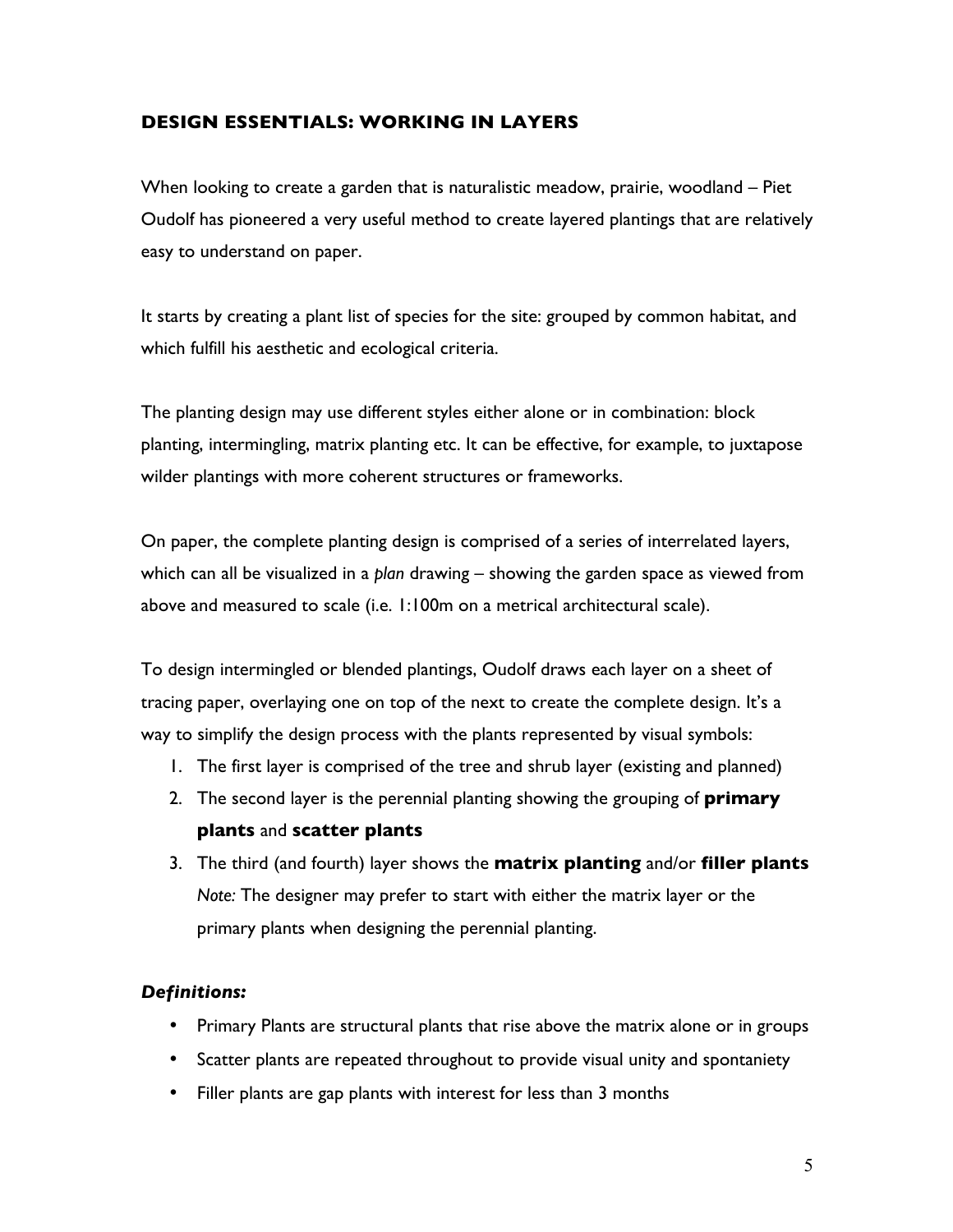# **ENTER THE MATRIX**

Matrix *Def.* 'a surrounding substance within which something else originates, develops, or is contained'

A matrix evokes natural habitats like a meadow or woodland where a small number of species form the greater biomass, studded with a smaller number of visually dominant structural plants.

Recognize that the matrix is often the initial layer in a more complex planting design based on intermingling different species

Think of NK's fruitcake analogy where the matrix is like the bready part containing all the bits of fruit and currants.

## **Matrix plant attributes:**

- Visually quiet, soft colours, and without striking form
- Effective space-fillers that mesh together well
- Maintains some structure after flowering
- Low maintenance, long-lived

*Examples:* Grasses have many of these qualities, especially tussock-forming or cespitose varieties (bunch grasses), which are not so competitive as spreading varieties.

**Clump-forming perennials:** *Grown mostly for foliage* Heuchera, Tellima, Epimedium, or woodland species of Saxifraga

*Perennials to use as supporting cast in matrix:*

Limonium, Sedum telephium, S. spectabile, Eryngium, Iris sibirica,

*Running /spreading species for shade:*

Phlox stolonifera, Adiantum pedatum

**Simplicity:** Consider using a limited plant combination randomized over a large area, adding other plants in smaller quantities or using large blocks with different matrix species to create interwoven patterns.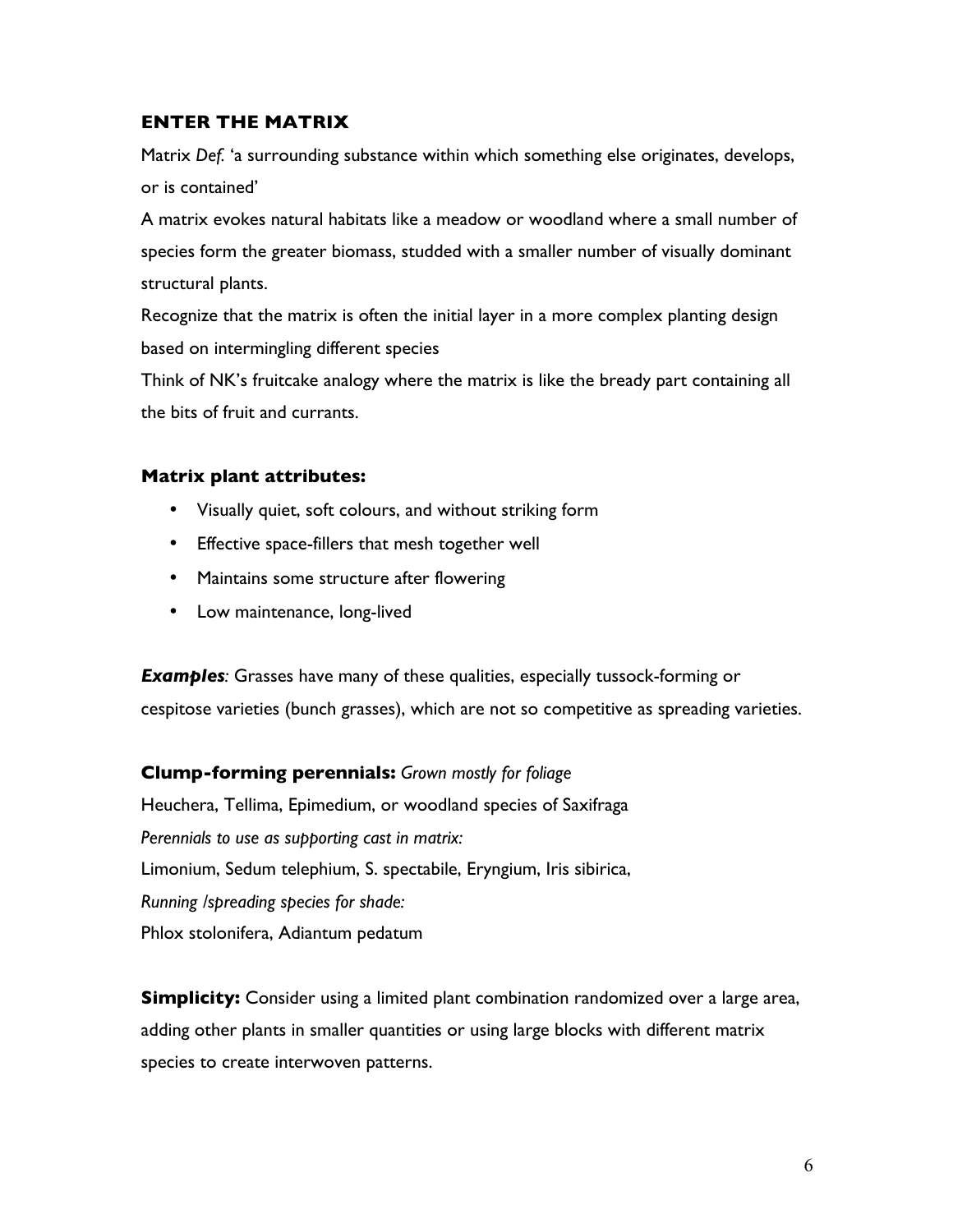# **POSSIBLE MATRIX PLANTS: SOURCES PIET OUDOLF/ RICK DARKE**

*Google search botanical plant names or visit Missouri Botanical Garden site for more info:*

## **Perennials:**

Acaena species and cultivars Asarum Europaeum, A. Canadensis Asperula odorata (Gallium odoratum) Aster divaricata Calamintha nepeta subsp. nepeta Campanula glomerata Coreopsis verticillata Epimedium species and cultivars Euphorbia amygdaloides Geranium nodosum Geranium sanguineum and cultivars Geranium soboliferum Geranium wallichianum Heuchera species and cultivars Iris sibirica Lamium maculatum Liriope species and related genera like Ophiopogon, Reineckia Limonium platyphyllum Origanum species and cultivars Phlox stolonifera, P. divaricata and other procumbent phlox Salvia *x*superba, S. nemorosa, S *x*sylvestris Saponaria lempergii 'Max Frei' Saxifraga, clump-forming woodland species Sedum 'Bertram Anderson' and other low-growing sedums Stachys byzantina Tellima grandiflora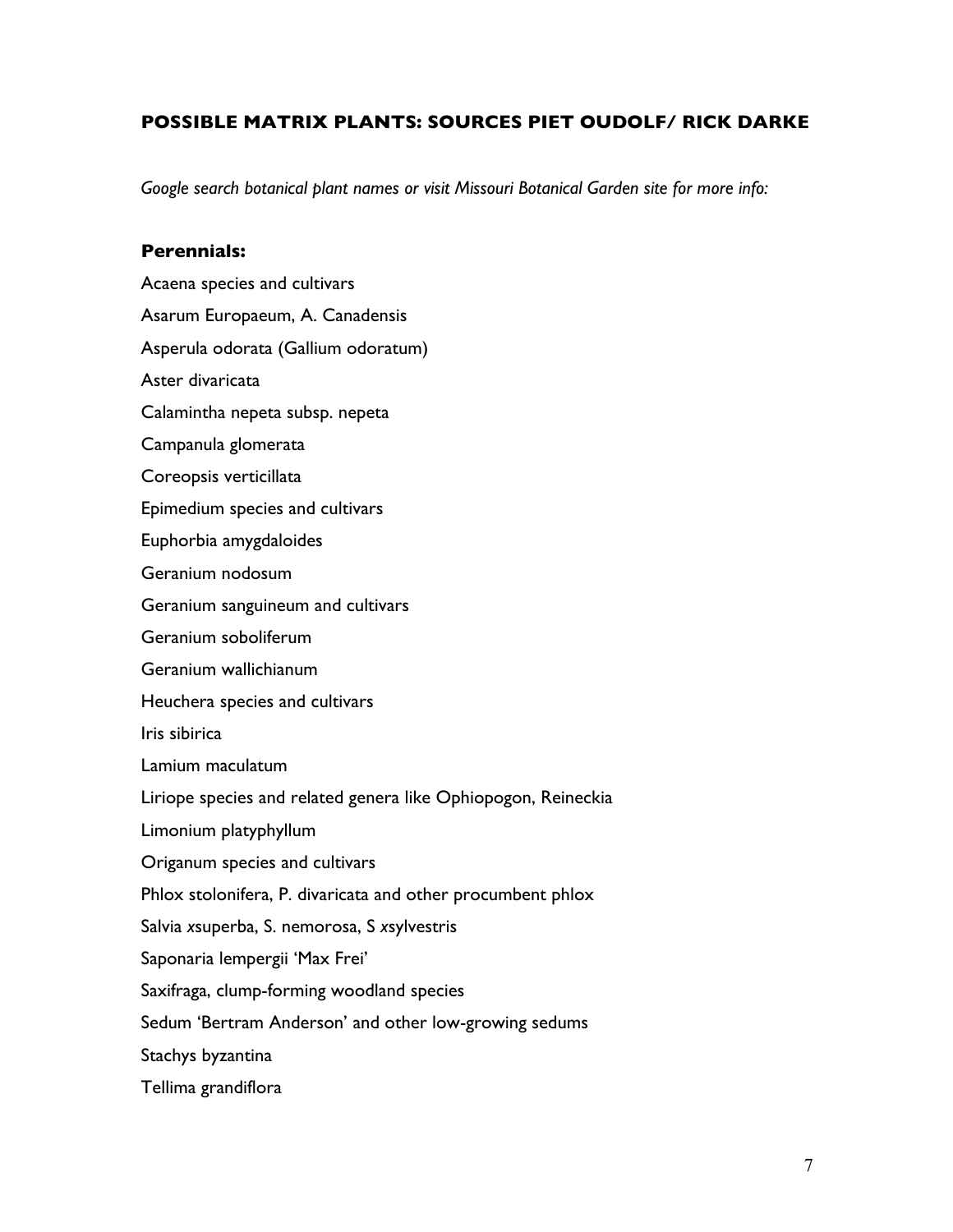#### **Grasses and grass-like plants:**

Carex bromoides Carex pensylvanica, many other potential Cares Deschampsia cespitosa Hakonechloa macra Luzula species Molinia caerulea, smaller varieties Nassella tenuissima (syn. Stipa tenuissima) Schizachryium scoparium Sesleria species Sporobolus heterolepis

### **Ferns:**

Adiantum pedatum Athyrium species and cultivars

## **Matrix combination examples:**

*The High Line:* Sporobolus heterolepis Panicum 'Shenandoah'

*Leuvehoofd (Rotterdam): Primary (repeating) plants:* Deschampsia cespitosa 'Goldschleier' Molinia 'Moorhexe' Sedum telephium 'Sunkissed' Manuel Beauty' Helenium 'Moerheim Beauty' Limonium latifolium **Agastache** foeniculum

Festuca mairei

*Van Veggel Garden:* Sporobolus heterolepis (65%) Echinacea purpurea 'Virgin' (25%) Eryngium alpinum (10%)